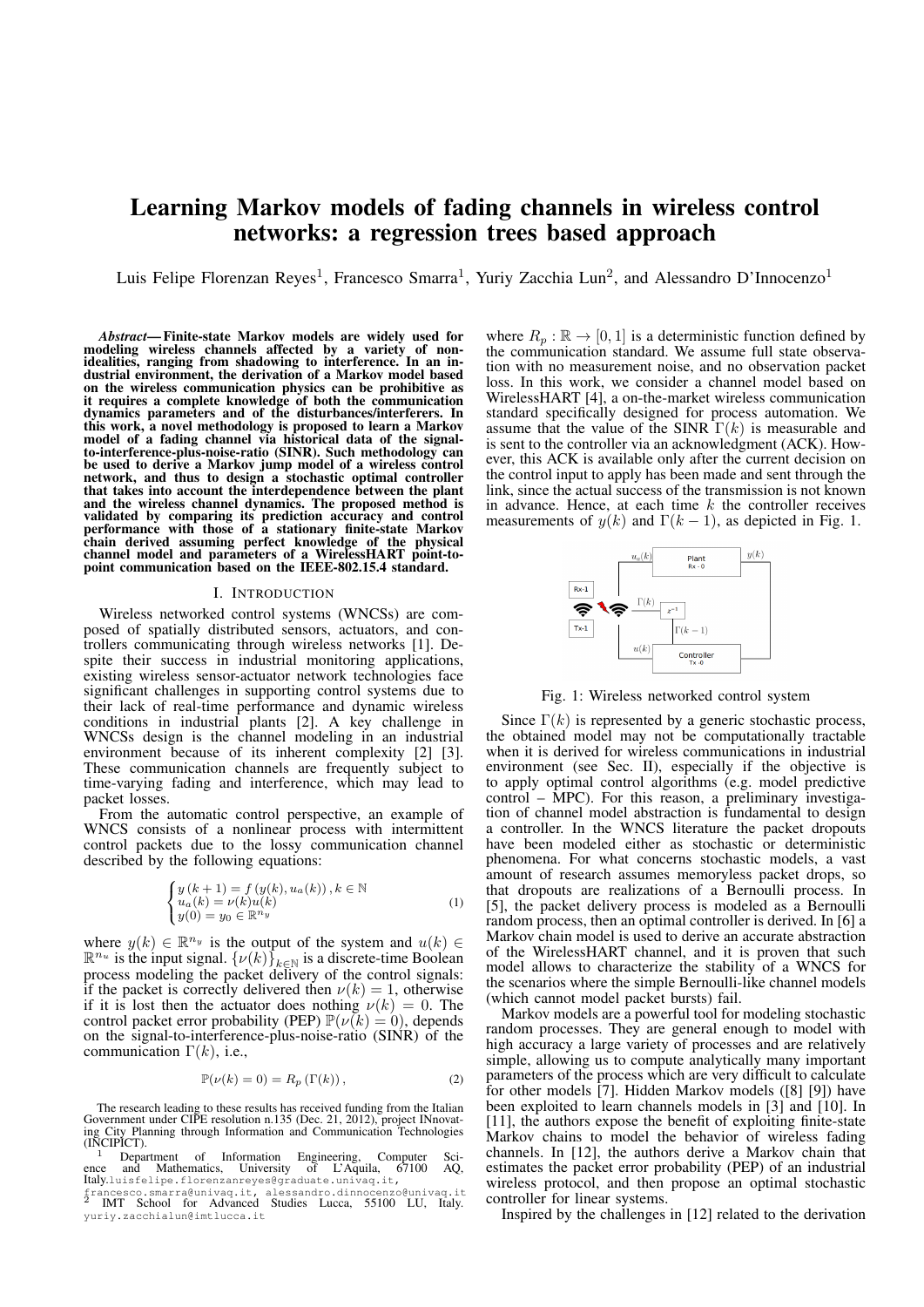of a physics-based Markov chain abstraction of the wireless channel, the main contribution of this paper is a novel data-driven methodology, based on regression trees [13], to identify such Markov chain abstraction. More precisely, we propose a novel methodology to model the PEP  $\nu(k)$  on the basis of a Markov chain  $\theta(k)$ : each state of  $\theta(k)$  is associated to a partition of  $\mathbb{R}^{n_y+1}$  consisting of rectangular sets  $\{R_i\}_{i=1}^{\ell}$ , each representing the range of possible values of  $\Gamma(k) \in \mathbb{R}$  and  $y(k) \in \mathbb{R}^{n_y}$  at time k. We construct the transition probability matrix (TPM) of  $\theta(k)$  as follows:

$$
p(j \mid i) \stackrel{\cdot}{=} \mathbb{P}(\theta(k+1) = j \mid \theta(k) = i)
$$
  
\n
$$
= \mathbb{P}(\theta(k+1) = j \mid (\Gamma(k), y(k)) \in R_i)
$$
  
\n
$$
= h(\Gamma(k), y(k)), \tag{3}
$$

where identifying from historical data the function  $h$ :  $\mathbb{R}^{n_y+1} \rightarrow [0,1]$ , which depends on the current measurements  $\Gamma(k)$  and  $y(k)$ , is the objective of this paper. Note that, given any two states  $i, j$  of the Markov chain,  $p(j \mid i)$ also depends on the plant output: indeed,  $y(k)$  may for example determine the distances between the transmitter, the receiver and the interferer, and, as illustrated in Sec. II, this strongly affects the dynamics of  $\Gamma(k)$ . Finally, the PEP can be easily computed using (2), which in this paper is based on a point-to-point WirelessHART communication based on the IEEE 802.15.4 standard. Nevertheless, we remark that our data-driven methodology is independent on the transmission technology and can be replicated for any communication protocol if the corresponding wireless channel can be effectively modeled by a Markov chain.

In summary, in an industrial environment the derivation of a Markov model based on the wireless communication physics can be prohibitive as it requires a complete knowledge of both the communication dynamics parameters and of the disturbances/interferers. Our methodology has 3 main advantages: (1) it only exploits historical data, hence does not require any a-priori knowledge of the system and channel parameters. Moreover, most of physics based approaches cannot handle time-varying parameters, as the computational complexity of the obtained abstraction would be intractable, while with our methodology we consider a dependency between the parameters of the communication system and the dynamics of the plant which is still tractable in terms of computational complexity; (2) as a byproduct of leveraging our techniques in [14], and beyond the main contribution of identifying the Markov chain abstraction of  $\Gamma(k)$ , we also construct a switching auto-regressive exogenous (SARX) model for the nonlinear plant  $f$  in (1), i.e. our methodology does not require any linearity assumption on the plant's dynamics; (3) the obtained identified models, both for  $\Gamma(k)$ and  $f$ , can be combined obtaining a Markov jump system, which can be directly used to setup a classical MPC problem that can be solved very efficiently, i.e. using quadratic programming (QP).

#### II. CHANNEL MODELING

In this section we first describe the channel model under consideration, then we present the Markovian model for the wireless link developed in [12], and finally we introduce an analytical model that will be useful to experiment the datadriven approach we propose in this paper.

*1) WirelessHART physical model:* We analyze the industrial environment described in Fig. 1, wherein the wireless communication is affected by interference. We study a point to point transmission based on the WirelessHART protocol, i.e. the IEEE 802.15.4-2006 defined in [15], interfered by another WirelessHART transmission. The proposed model considers the effect of path loss, the shadow fading, and the

residual power fluctuations left by the power control. The effect of multipath fading is supposed to be compensated by the aforementioned power control. We denote with  $i=0$  the reference Transmitter-Receiver (Tx-Rx) link, and with  $i=1$ the link between the interferer Tx and the reference Rx.

The effect of the path loss model is defined in [15]. For a system with bandwidth  $W = 2.4$ GHz the path loss coefficient of the link between transmitter i and the reference receiver (i.e., a mobile plant in our case) is  $\alpha_i(k) = 10^{-\frac{\varsigma(d_i(k))}{10}}$ , where

$$
\varsigma(d_i(k)) = \begin{cases} 40.2 + 20 \log_{10}(d_i(k)), \text{ if } d_i(k) \le 8, \\ 58.5 + 33 \log_{10}(\frac{d_i(k)}{8}), \text{ otherwise;} \end{cases}
$$
 (4)

and  $d_i(k)$  is the length of the link i at time instant k, i.e. a distance in meters that may e.g. depend on the position of the plant (see the inverted pendulum on a cart in Sec. VI).

The shadow fading is modeled following [16] by assuming a log-normal model for each link  $i$ , which introduces a multiplicative factor  $e^{\beta_i(k)}$ , where  $\beta_i(k)$  is a zero-mean Gaussian process with variance  $\sigma_{\beta_i}^2$  and auto-covariance function  $c_{\beta_i}(\tau)$ , with  $\tau$  being a time lapse between two consecutive (time-driven) control packets. We remark that  $c_{\beta_i}(\tau)$  may also depend on the state of the plant (e.g. the speed of a cart) thus exhibiting a time-varying behavior.

For each link  $i$  the residual power control error (PCE) is also modeled as a log-normal process,  $e^{\xi_i(k)}$ , where  $\xi_i(k)$  is a zero-mean Gaussian process with variance  $\sigma_{e_i}^2$  and autocovariance  $c_{\xi_i}(\tau)$ .

By considering the characteristics of OQPSK-DSSS (offset quadrature phase-shift keying – direct-sequence spread spectrum) modulation, as specified in [15], we can derive the power value of the SINR,  $\gamma(k)$ , at time k as in [12]:

$$
\gamma(k) = \sqrt{\frac{P_0(k)\alpha_0^2(k)e^{\beta_0(k) + \xi_0(k)}}{\frac{N_0}{4} + \frac{8}{3G}P_1(k)\alpha_1^2(k)e^{\beta_1(k) + \xi_1(k)}},\tag{5}
$$

where  $P_0$  and  $P_1$  are respectively the reference user transmission power and the interferer transmission power,  $N_0$  is the noise spectral density, and  $G = WT<sub>s</sub>$  is the processing gain, with  $T_s$  being the symbol time. In the rest of the work we denote as  $\Gamma(k) = 10 \log_{10}(\gamma(k))$  the SINR in decibel.

In WirelessHART the forward error correction is not implemented, thus even one erroneous bit leads to a corrupted WirelessHART data packet. For this reason, the packet error probability  $R_p$  is related to the SINR as follows

$$
R_b(\gamma(k)) = \frac{1}{30} \sum_{\iota=2}^{16} (-1)^{\iota} {16 \choose \iota} \exp\left(20 \cdot \gamma(k) \frac{1-\iota}{\iota}\right)
$$
  
\n
$$
R_p(\gamma(k)) = 1 - (1 - R_b(\gamma(k)))^{l_f},
$$
\n(6)

where  $l_f$  is the number of bits in a frame, and  $R_b$  is the bit error rate computed according to [15]. It is worth remarking that the distance Tx-Rx  $d_i(k)$  influences the SINR  $\gamma(k)$  that, in turn, influences the packet error rate. This will be useful for the discussion of the simulation results in Sec. VI.

The main issue with the above channel model is that, despite the ability to describe the SINR, in the majority of the control applications equation (5) is intractable, both in the continuous-time and discrete-time form. For this reason, in [12], a Markov chain model to derive a discretetime abstraction of (5) has been proposed. We recall such technique in the following subsection as a comparison for the method we propose in this paper.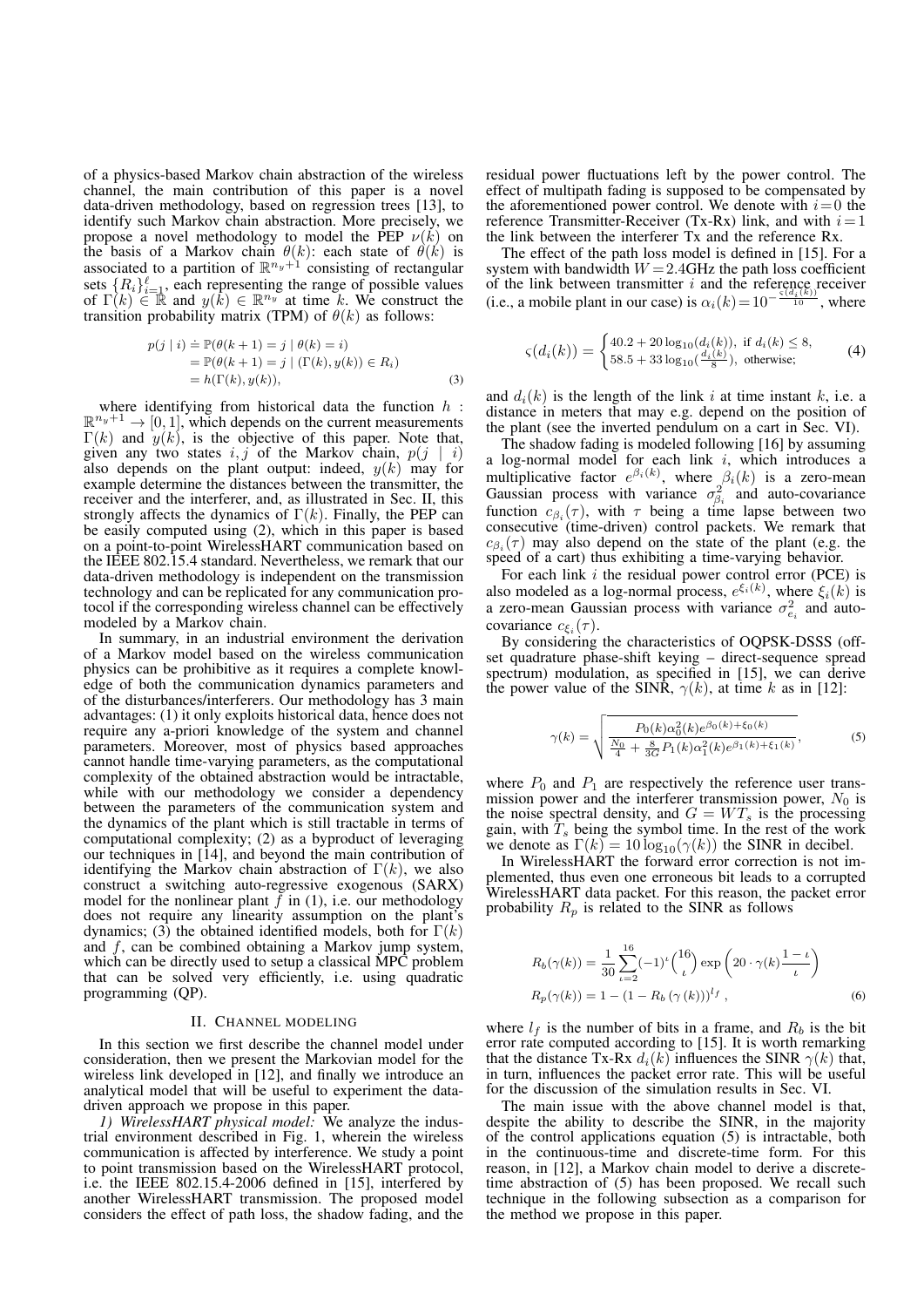*2) Finite-state Markov chain:* It is straightforward to see that (5) can be expressed as a weighted linear combination of correlated log-normal processes: hence there is no exact explicit closed form expression of its distribution. We can use the moment matching technique [17] to approximate the probability distribution of (5) by a log-normal process, thus presenting  $\Gamma(k)$  as a Gaussian process with mean  $\mu_{\Gamma}(k)$ , variance  $\sigma_{\Gamma}^2(k)$  and auto-covariance  $c_{\Gamma}(\tau)$ , as detailed in [12]. Clearly, due to the dependence of the SINR on the state of a mobile plant through, e.g. the parameters  $d_i(k)$ (which define the path loss coefficients  $\alpha_i(k)$  via (4)), the moment matching approximation should be done for each relevant value of the aforementioned parameters. In the rest of this subsection we will focus on a stationary Gaussian process  $\hat{\Gamma}(k)$ , which is a moment matching approximation of the SINR with arbitrary values of the parameters in (5) corresponding to any given state of the plant, i.e. for  $\alpha_i(k) = \alpha_i$ ,  $\beta_i(k) = \beta_i(k)$ , and  $P_i(k) = \hat{P}_i$  in (5), with  $i= 0, 1$ , we have that  $\hat{\Gamma}(k) \approx 10 \log_{10}(\gamma(k)).$ 

At this point, to obtain a finite-state Markov channel abstraction, the first step is to divide the range of  $\Gamma(k)$ into several consecutive regions, each associated with a certain representative PEP. Specifically, a region  $r$  of the values of the SINR is mapped into a state  $s_r$  of the related Markov chain, and it is delimited by two thresholds  $\zeta_r$  and  $\zeta_{r+1}$  belonging to the set of extended reals. These SINR thresholds are determined by the chosen partitioning method [11]. In this paper, we rely on a well-known equiprobable partitioning, where the thresholds are selected in such a way that the steady state probabilities of being in any state are equal. Then, the steady state probability  $p_r$  of a state  $s_r$  is defined as the probability that the value of  $\hat{\Gamma}(k)$  is between the two thresholds of the region, and it is given by

$$
\boldsymbol{p_r} = \int_{\zeta_r}^{\zeta_{r+1}} \phi_N(\zeta; \mu_{\hat{\Gamma}}, \sigma_{\hat{\Gamma}}^2) d\zeta,\tag{7}
$$

where  $\mu_{\hat{\Gamma}}$  and  $\sigma_{\hat{\Gamma}}^2$  are respectively the stationary mean value and variance of  $\hat{\Gamma}(k)$ , and  $\phi_{\mathcal{N}}(\zeta;\mu,\sigma^2)$  is the probability density function (PDF) of a Gaussian random variable (GRV)  $\mathcal{N}(\mu, \sigma^2)$ . The packet delivery probability (PDP) associated to the same state within the respective region is given by

$$
1 - \nu_M^{(r)} = \frac{1}{p_r} \int_{\zeta_r}^{\zeta_{r+1}} R_p(10^{\frac{\zeta}{10}}) \phi_N(\zeta; \mu_{\hat{\Gamma}}, \sigma_{\hat{\Gamma}}^2) d\zeta.
$$
 (8)

Finally, the channel state transition probabilities are derived from integrating the joint PDF of the SINR  $\Gamma(k)$  over two consecutive packet transmissions and over the desired regions,  $r$  and  $q$ , as

$$
p(q | r) = \frac{1}{p_r} \int_{\zeta_r}^{\zeta_{r+1}} \int_{\zeta_q}^{\zeta_{q+1}} \varphi \mathcal{N}\left(\zeta_{k-1}, \zeta_k; \mu_{\hat{\Gamma}}, \sigma_{\hat{\Gamma}}^2, c_{\hat{\Gamma}}(\tau)\right) d\zeta_{k-1} d\zeta_k,
$$

where  $\varphi_{\mathcal{N}}(\varsigma_{k-1}, \varsigma_k; \mu_{\hat{\Gamma}}, \sigma_{\hat{\Gamma}}^2, c_{\hat{\Gamma}}(\tau))$  is the two-dimensional PDF of the Gaussian process  $\hat{\Gamma}(k)$ , as detailed in [12].

However, one issue related to the above technique is that in real (industrial) cases some of the channel parameters required for the above modeling are time-varying (due to their dependence on the state of the plant) and often only partially known. For these reasons, we propose a new approach to model the SINR, and thus the PEP. In this respect, a promising direction is the exploitation of historical data of the communication channel to identify a model via system identification and machine learning techniques.

*3) Auto-regressive model for channel simulation:* The application of data-driven methodologies requires the existence of a dataset containing trajectories of the SINR: in this paper we run Monte Carlo simulations of the wireless transmission model (5) and then apply our techniques to such trajectories. To this aim, in this section we illustrate the approach presented in [18], where the study of autoregressive stochastic models for computer simulation of fading channels is addressed, to derive discrete-time trajectories of the process described in equation (5). In particular, let us consider a discrete-time Gaussian process  $\{z(k)\}_{k\in\mathbb{N}}$  with auto-correlation function (ACF)  $R_{zz}(n)$ . We can derive an auto-regressive (AR) model of the following form that is able to generate trajectories of the process:

$$
z(k) = -\sum_{n=1}^{p} a_n z(k-n) + w(k),
$$
 (9)

where  $w(k)$  is a zero-mean white Gaussian noise process. The AR model parameters consist of coefficients  $\{a_1, \ldots, a_p\}$  and variance  $\sigma_p^2$  of the driving noise  $w(k)$ . To estimate the coefficients  $a_j$ ,  $j = 1, \ldots, p$ , once the ACF  $R_{zz}$ is fixed from  $\beta_i$  and  $\xi_i$ ,  $i = 0, 1$ , the relationship between  $R_{zz}$  and  $a_i$  is given as follows [19]:

$$
R_{zz}(n) = \begin{cases} -\sum_{m=1}^{p} a_m R_{zz}(n-m), & n \ge 1\\ -\sum_{m=1}^{p} a_m R_{zz}(-m) + \sigma_p^2, & k = 0 \end{cases}
$$
 (10)

Finally, coefficients  $a_j$  can be determined solving the set of Yule-Walker equations that can be easily derived from (10) (we refer the reader to [19] for further details).

The generated AR process has the following autocorrelation function:

$$
\hat{R}_{zz}(n) = \begin{cases} R_{zz}(n), & 0 \le n \le p \\ -\sum_{m=1}^p a_m \hat{R}_{zz}[n-m], & n > p \end{cases}
$$
(11)

The simulated process has the attractive property that its sampled ACF perfectly matches the desired sequence of ACF up to lag  $p$ . Therefore, since we know the ACF of both the residual power control error  $\xi_i(k)$  and the shadowing correlation  $\beta_i(k)$  we can exploit the AR model to generate sequences of  $\xi_i(k)$  and  $\beta_i(\hat{k})$  and then apply (5) to obtain the discrete-time trajectories of  $\Gamma(k)$ .

## III. THE CLASSIFICATION AND REGRESSION TREE (CART) ALGORITHM

The aim of this section is to provide a short description of the classification and regression trees (CART) algorithm [13], in order to provide the basic notions to present our method in Sec. V that identifies a Markov chain wireless channel abstraction.

In a supervised framework, we consider a predictor dataset  $\mathcal{P} = {\lambda(\hat{k})}_{k=1}^D$  and a response dataset  $\mathcal{R} = {\rho(k)}_{k=1}^D$  of D samples each, where  $\rho(k) \in \mathbb{R}$  is called response variable and  $\lambda(k) \in \mathbb{R}^n$  is called predictor variable. The final goal of CART is to identify a function  $\mathcal T$  to estimate  $\hat \rho(k)$  =  $\mathcal{T}(\lambda(k)).$ 

In the specific case of the CART algorithm [13], the dataset is partitioned into a set of hyper-rectangles  $R_1, \ldots, R_\ell$ , corresponding to the  $\ell$  leaves of the tree. Then,  $\hat{\rho}(k)$  is estimated in each leaf  $\tau_i$  using a constant  $c_{\tau_i}$  given by the average of the samples in the partition. Without any loss of generality we restrict our attention to recursive binary partition. Due to space limitations, we only briefly recall the partitioning algorithm of CART, and refer the reader to [13] for more details.

The CART algorithm creates the partition using a greedy algorithm to optimize the split variables and split points: starting with the whole dataset, consider a split variable j over the  $n$  available and a split point  $s$ , and define the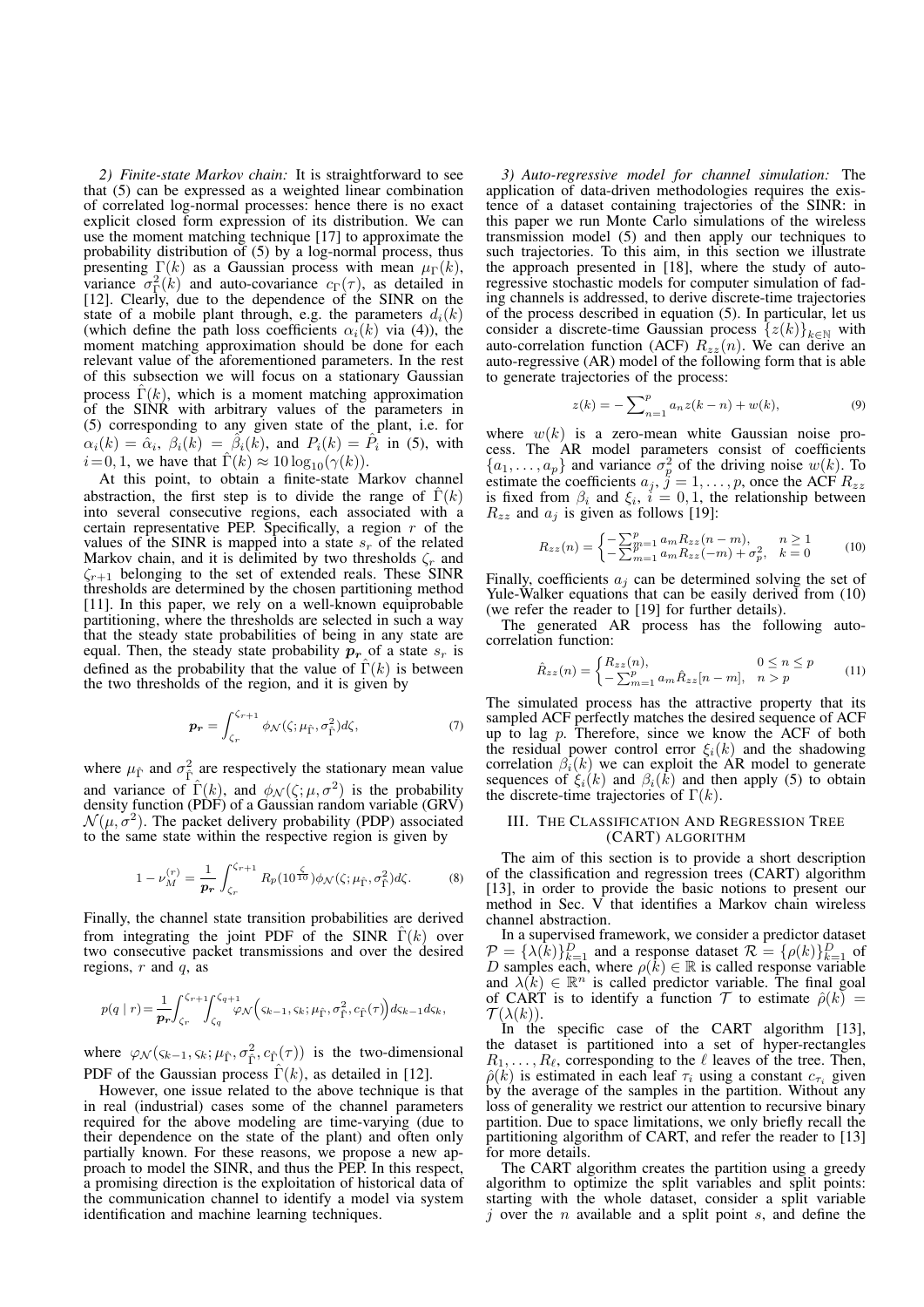pair of half-planes as  $R_L(j, s) = \{ \lambda(k) | \lambda_j(k) < s \}$  and  $R_R(j,s) = \{\lambda(k) | \lambda_j(k) \geq s\}$ . Then, CART solves the following optimization problem to find the optimal  $j$  and  $s$ 

$$
\min_{j,s} \left[ \min_{c_L} \sum_{\lambda(k) \in R_L(j,s)} (\rho(k) - c_L)^2 + \min_{c_R} \sum_{\lambda(k) \in R_R(j,s)} (\rho(k) - c_R)^2 \right],
$$
 (12)

and for any choice of  $i$  and  $s$  the inner minimization is solved by  $c_L = \text{ave}(\rho(k) | \lambda(k) \in R_L(j, s))$  and  $c_R = \text{ave}(\rho(k) |$  $\lambda(k) \in R_R(j, s)$ , where ave(·) is the arithmetic mean of the output samples. In other words, the optimal  $j^*$  and  $s^*$ minimize the sum of the quadratic prediction errors of the left and right partitions induced by the split variable and split point.

For each splitting variable, the determination of the split point s can be done very quickly and hence, by scanning through all of the inputs, the determination of the best pair  $(j, s)$  is feasible. Once the best split is found the dataset is partitioned into the two resulting regions, then the splitting procedure is repeated on each of the two regions. The process is repeated on all of the resulting regions until a stopping criterion is applied, e.g. tree size is a tuning parameter chosen to avoid overfitting and variance phenomena.

In the rest of this work we denote with  $\mathcal T$  the regression tree, with  $\tau_i$  the  $i^{th}$  leaf of  $\mathcal T$ , with  $|\mathcal T|$  the number of leaves of  $\mathcal{T}$ , with  $|\tau_i|$  the number of samples in  $\tau_i$ , with  $c_{\tau_i}$  =  $ave(\rho(k)|\lambda(k) \in \tau_i)$  the prediction of leaf  $\tau_i$  and, with a slight abuse of notation, with  $T(\lambda)$  the prediction of the regression tree, i.e.

$$
\mathcal{T}(\lambda) = \sum_{\tau_i \in \mathcal{T}} \sum_{\lambda(k) \in \tau_i} \frac{\rho(k)}{|\tau_i|} I\{\lambda \in \tau_i\} = \sum_{\tau_i \in \mathcal{T}} c_{\tau_i} I\{\lambda \in \tau_i\}, \quad (13)
$$

where  $I\{\lambda \in \tau_i\}$  is the indicator function, which is equal to 1 if  $\lambda \in \tau_i$  and 0 otherwise.

# IV. SWITCHING ARX IDENTIFICATION

As discussed above, in this paper we leverage the techniques in [14] to construct a switching auto-regressive exogenous (SARX) model for the nonlinear plant  $f$  in (1) that can be directly used to setup a MPC problem, as will be done in Sec. VI. In particular, starting from a dataset  $D = \{(y(k), u(k))\}_{k=1}^D$  of D samples collected from the measurements of a physical system, respectively consisting of outputs  $y(k) \in \mathbb{R}^{n_y}$  and inputs  $u(k) \in \mathbb{R}^{n_u}$ , we will derive for each  $j = 0, \ldots, N - 1$  a model as follows:

$$
x(k + j + 1) = A_{\sigma_j(x(k))}x(k + j) + B_{\sigma_j(x(k))}u(k + j) + F_{\sigma_j(x(k))},
$$

with  $\sigma_j : \mathbb{R}^{n_x} \to \mathcal{M} \subset \mathbb{N}$  the switching signal,  $x(k) \doteq$  $\left[y^{\top}(k) \cdots y^{\top}(k-\delta_{y}) \ u^{\top}(k-1) \cdots u^{\top}(k-\delta_{u})\right]^{\top} \in$  $\mathbb{R}^{n_x}$  the state consisting of the regressive terms of the inputs and the outputs,  $\delta_u$ ,  $\delta_u \geq 0$ , and  $n_x = (\delta_u + 1)n_u + n_u \delta_u$ .

## V. MARKOV MODEL BASED ON REGRESSION TREES

In industrial environments, the derivation of Markov models based on the physics of wireless communication can be prohibitive as it requires complete knowledge of both the communication dynamics parameters and the disturbances/interferers. Furthermore, the presence of time-varying parameters can increase the complexity of the obtained model. We propose a novel methodology to derive a Markov model of the PDP based on the WNCS measurements. The approach exploits the transmissions' historical data to deal with the circumstances illustrated above. In particular, we handle the case wherein there is a dependency between the communication system's and the plant measurable outputs.

The main idea is to derive a Markovian model  $\{\theta(k) \in \Theta\}_{k \in \mathbb{N}}$  abstracting the SINR stochastic process  $\Gamma(k)$ , with TPM  $P = [p(j | i)]_{i,j}$  as in (3), and associate to each state  $i \in \Theta$  a PDP. The learning procedure consists of three steps: (1) we grow a regression tree  $T$  with predictor variables the current SINR and the plant measurements, i.e.  $(\Gamma(k), x(k))$ , and with response variable the SINR at the next time step, i.e.  $\Gamma(k+1)$ . Since the leaves of  $\mathcal T$  form a partition of the predictor space, we define the state-space of  $\hat{\theta}(k)$  associating to each element of the partition  $\{R_{\tau_i}\}_{i=1}^{\ell_{\tau}}$  a  $\mathcal{O}(\kappa)$  associating to each element of the partition  $\{n_{\tau_i}\}_{i=1}^{\tau_i}$  as state of the Markov chain, i.e.  $\Theta = \{i \in \mathbb{N} : \tau_i \in \mathcal{T}\}\;$ ; (2) we grow a regression tree Π with predictor variables the current  $\text{SINR},$  i.e.  $\Gamma(k)$ , and with response variable the prediction of the SINR at the next time step obtained using the regression tree  $\mathcal{T}$ , i.e.  $\mathcal{T}(\Gamma(k), x(k))$ . We will combine  $\Pi$  and  $\mathcal{T}$  to identify the TPM of  $\{\theta(k)\}_{k\in\mathbb{N}}$ ; (3) we associate to each state of  $\{\theta(k)\}_{k\in\mathbb{N}}$  a PDP.

*1)* Step 1: We grow a regression tree  $\tau$  using as predictor dataset  $\{\Gamma(k), x(k)\}_{k=1}^D = \mathcal{P}_{\mathcal{T}} \subset \mathbb{R}^{n_x+1}$ , consisting of the current SINR and the plant measurable outputs, and as response dataset  $\{\Gamma(k+1)\}_{k=1}^D = \mathcal{R}_{\mathcal{T}} \subset \mathbb{R}$ , consisting of the SINR at the next time step. Let  $\mathcal{T}((\Gamma(k), x(k)))$ , with  $T: \mathcal{P}_T \to \mathcal{R}_T$ , be the prediction of  $\tilde{T}$  given the current measurements. As mentioned above, we associate to each element of the partition  $\{R_{\tau_i}\}_{i=1}^{\ell_{\tau}}$  a state of the Markov chain  $\{\theta(k) \in \Theta\}_{k \in \mathbb{N}}$ , i.e.  $\Theta = \{i \in \mathbb{N} : \tau_i \in \mathcal{T}\}$ . Note that  $\forall (\Gamma(k), x(k)) \in \mathbb{R}^{n_x+1}, \exists! \; \tau_i \in \mathcal{T} : (\Gamma(k), x(k)) \in R_{\tau_i},$ i.e. the current measurement  $(\Gamma(k), x(k))$  is deterministically associated to one, and only one, discrete state of  $\theta(k)$ .

As each leaf  $\tau_i$  contains a random subset of the SINR sequence, we assume independent and identically distributed samples belonging to the same partition element. We fit a GRV  $G_{\tau_i} \sim \mathcal{N}(\mu_i, \sigma_i^2)$  to model the current level of SINR in each leaf  $\tau_i \in \mathcal{T}$  of the tree:

$$
\mu_{i} = \frac{1}{|\tau_{i}|} \sum_{(\Gamma(k), x(k)) \in R_{\tau_{i}}} \Gamma(k),
$$
\n
$$
\sigma_{i}^{2} = \frac{1}{|\tau_{i}| - 1} \sum_{(\Gamma(k), x(k)) \in R_{\tau_{i}}} (\Gamma(k) - \mu_{i})^{2}.
$$
\n(14)

In Sec. V-.3 we will exploit  $\{G_{\tau_i}\}_{\tau_i \in \mathcal{T}}$  to estimate the PEP in each state of  $\{\theta(k)\}_{k\in\mathbb{N}}$ .

Following the same reasoning, we fit a GRV  $G_{\tau_i}^+ \sim$  $\mathcal{N}(\mu_{i^+}, \sigma_{i^+}^2)$  to model the next-step level of SINR for each leaf  $\tau_i \in \mathcal{T}$  of the tree:

$$
\mu_{i^{+}} = \frac{1}{|\tau_{i}|} \sum_{(\Gamma(k), x(k)) \in R_{\tau_{i}}} \Gamma(k+1),
$$
  

$$
\sigma_{i^{+}}^{2} = \frac{1}{|\tau_{i}| - 1} \sum_{(\Gamma(k), x(k)) \in R_{\tau_{i}}} (\Gamma(k+1) - \mu_{i^{+}})^{2}.
$$
 (15)

In Sec. V-.2 we will exploit  $\{G_{\tau_i}^+\}_{\tau_i \in \mathcal{T}}$  to identify the TPM of  $\{\theta(k)\}_{k\in\mathbb{N}}$ .

We remark that the TPM of  $\{\theta(k)\}_{k\in\mathbb{N}}$  could be identified using only  $\mathcal T$ , based on the number of samples that at time k stay in a leaf  $\tau_i \in \mathcal{T}$ , and at time  $k+1$  jump to a leaf  $\tau_j \in \mathcal{T}$ , i.e.  $p(j \mid i) = \tilde{n}(\tau_i, \tau_j) \cdot |\tau_i|^{-1}$  where

$$
\tilde{n}(i,j) \stackrel{\cdot}{=} \left\{ \left( \Gamma(k_{\epsilon}), x(k_{\epsilon}) \right) \in \mathcal{P}_{\mathcal{T}} : \right. \\
 \left( \Gamma(k_{\epsilon}), x(k_{\epsilon}) \right) \in R_{\tau_i}, \left( \Gamma(k_{\epsilon}+1), x(k_{\epsilon}+1) \right) \in R_{\tau_j} \right\} \right\}.
$$
\n(16)

The lack of this approach is that the tree  $\mathcal T$  partitions the dataset to minimize the prediction error of a deterministic estimate of  $\Gamma(k + 1)$ , instead of minimizing the prediction error with respect to the estimate  $\mathbb{E}[\mathcal{T}(\Gamma(k), x(k)) | \Gamma(k)]$ .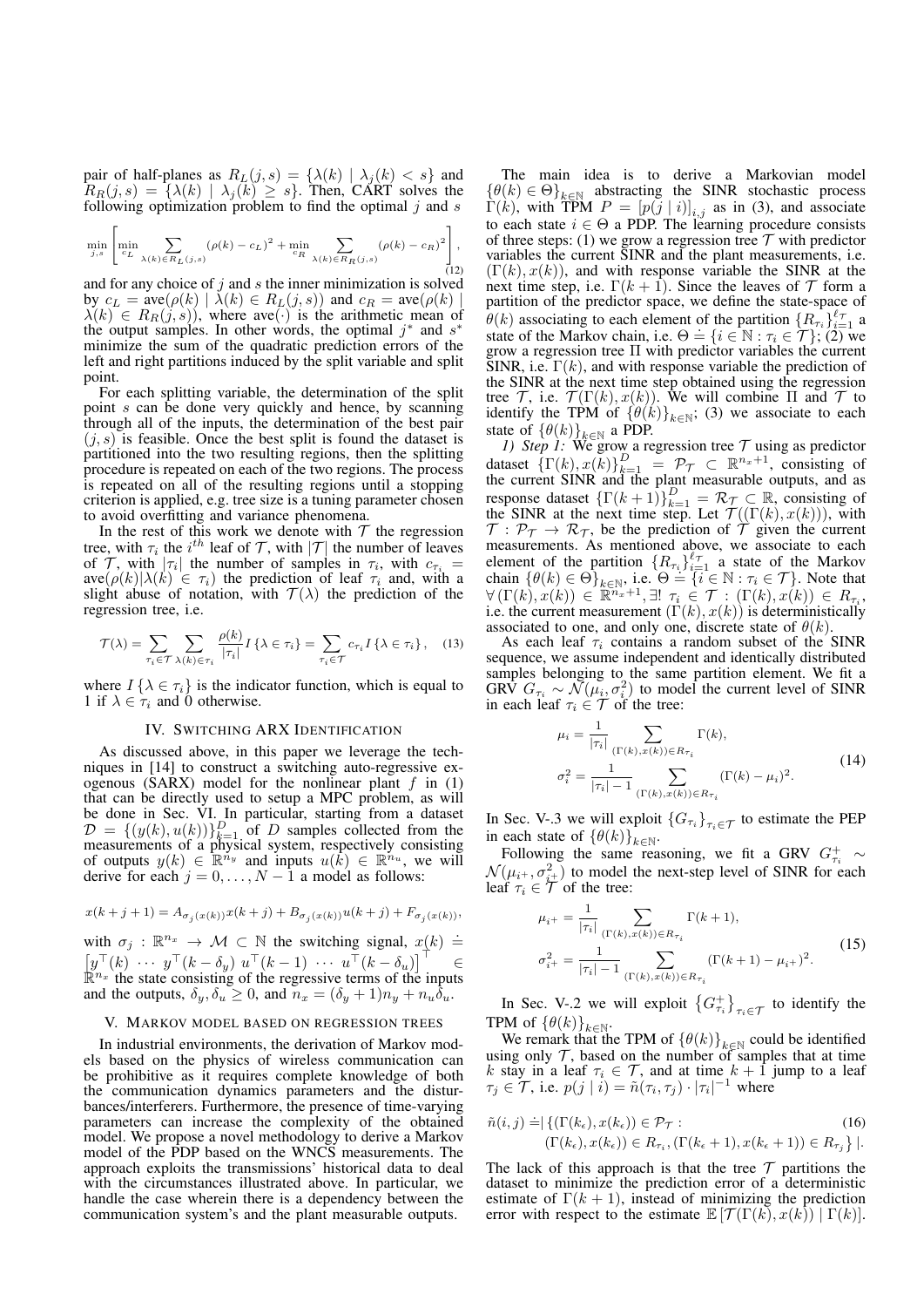We overcome this issue in the next section growing an additional regression tree Π, and combining  $\tilde{\mathcal{T}}$  and  $\overline{\Pi}$  to identify the TPM to minimize the error with respect to  $\mathbb{E} \left[ \mathcal{T}(\Gamma(k), x(k)) \mid \Gamma(k) \right].$ 

2) Step 2: The idea is to define a partition  $\{R_{\pi_r}\}_{r}^{|\Pi|}$  of  $\mathbb R$ minimizing the prediction error with respect to the estimate  $\mathbb{E}[\mathcal{T}(\Gamma(k), x(k)) | \Gamma(k)]$ , and exploit the Markov property to split the identification process of the TPM of  $\{\theta(k)\}_{k\in\mathbb{N}}$ in two steps:

$$
\mathbb{P}(\theta(k+1) = j | \theta(k) = i) = p(j | i)
$$
\n
$$
\begin{aligned}\n&= \mathbb{P}((\Gamma(k+1), x(k+1)) \in R_{\tau_j} | (\Gamma(k), x(k)) \in R_{\tau_i}) \\
&= \sum_{\pi_r \in \Pi} \{ \mathbb{P}((\Gamma(k+1), x(k+1)) \in R_{\tau_j} | \Gamma(k+1) \in R_{\pi_r}) \quad (17) \\
&\mathbb{P}(\Gamma(k+1) \in R_{\pi_r} | (\Gamma(k), x(k)) \in R_{\tau_i}) \}.\n\end{aligned}
$$

To estimate  $\mathbb{P}((\Gamma(k+1), x(k+1)) \in R_{\tau_j} \mid \Gamma(k+1) \in R_{\pi_r})$ 



Fig. 2: TPM identification via regression trees

we define a new predictor dataset  $\{\Gamma(k)\}_{k=1}^D = \mathcal{P}_{\Pi} \subset \mathbb{R}$ and a new response dataset  $\{\mathcal{T}(\Gamma(k), x(k))\}_{k=1}^D = \mathcal{R}_{\Pi} \subset$ R. Then, we derive a new regression tree  $\Pi$  applying the CART algorithm to identify the function  $\Pi : \overline{\mathcal{P}}_{\Pi} \to \mathcal{R}_{\Pi}$ . Let  $\Pi(\Gamma(k))$  be the optimal estimation given by the tree  $\Pi$ . Define

$$
\mathbb{P}((\Gamma(k+1), x(k+1)) \in R_{\tau_j} \mid \Gamma(k+1) \in R_{\pi_r}) \doteq p(\tau_j \mid \pi_r) = \frac{n(\pi_r, \tau_j)}{|\pi_r|} \tag{18}
$$

where  $n(\pi_r, \tau_j)$  is the number of samples that belong both the leaf  $\pi_r \in \Pi$  and the leaf  $\tau_j \in \mathcal{T}$ , i.e

$$
n(\pi_r, \tau_j) \doteq |\{ (\Gamma(k_\epsilon), x(k_\epsilon)) \in \mathcal{P}_{\mathcal{T}} : \Gamma(k_\epsilon) \in R_{\pi_r}, (\Gamma(k_\epsilon), x(k_\epsilon)) \in R_{\pi_j} \}|.
$$
\n(19)

Notice that in contrast to the definition in equation (16), equation (19) does not involve the time evolution. For this reason, eq. (19) is useful to estimate the probabilities  $\mathbb{P}((\Gamma(k+1), x(k+1)) \in R_{\tau_j} \mid \Gamma(k+1) \in R_{\pi_r}).$ 

*Proposition 1:* Let us assume that the dataset consists of independently drawn observations, and define the transition probabilities  $p(\tau_j | \pi_r)$  as in Equation (18), then the CART algorithm creates the partition induced by  ${R_{\pi_r}}_{\pi_r \in \Pi}$  optimally estimating the conditional expectation of the prediction in each leaf  $\pi_r \in \Pi$ , i.e.  $c_{\pi_r}$  =  $\mathbb{E}\left[\mathcal{T}(\Gamma(k),x(k))\mid \Gamma(k)\in R_{\pi_r}\right], \forall \pi_r\in\Pi.$ *Proof:* see [20].

To estimate  $\mathbb{P}(\Gamma(k+1) \in R_{\pi_r} \mid (\Gamma(k), x(k)) \in R_{\tau_i}) =$  $p(\pi_r | \tau_i)$  we exploit the set of GRVs defined in Equation  $(15)$  and the partition induced by the tree  $\Pi$ :

$$
p(\pi_r \mid \tau_i) = \mathbb{P}\left(G_{\tau_i}^+ \in R_{\pi_r}\right) = \int_{R_{\pi_r}} \phi_{\mathcal{N}}(\zeta; \mu_{i^+}, \sigma_{i^+}^2) d\zeta \tag{20}
$$

where  $\phi_{\mathcal{N}}(\zeta;\mu,\sigma^2)$  is the PDF of the GRV  $\mathcal{N}(\mu,\sigma^2)$ . The TPM  $P = [p(j | i)]_{i,j} \in \mathbb{R}^{|\mathcal{T}| \times |\mathcal{T}|}$  is defined by  $p(j | i) =$  $\mathbb{P}(\theta(k+1) = j \mid \theta(k) = i)$   $\forall \tau_i, \tau_j \in \mathcal{T}$ , as in Equation (17).

*3) Step 3:* The variable of interest in control applications is the PDP. The IEEE-802.15.4 provides the estimation of the PER given the SINR, see Equation (6). Let  $\nu =$  $(\nu_1, \ldots, \nu_{|\mathcal{T}|})$  associate a PDP for each channel operating mode as follows:

$$
1 - \nu_i = E[R_p(10^{G_{\tau_i}/10}) \mid \theta(k) = i] = \int_{\mathbb{R}} R_p(10^{\zeta/10}) \phi_N(\zeta; \mu_{c_i}, \sigma_{c_i}^2) d\zeta.
$$
\n(21)

Algorithms 1 and 2 summarize respectively the learning methodology and the procedure to estimate the packet delivery probability (PDP)  $\hat{\nu}$  over a time horizon of length N.

# Algorithm 1 Learning algorithm (off-line)

1: INPUT:  $\{\Gamma(k), x(k)\}_{k=1}^D$ , OUTPUT:  $\mathcal{T}, P, \nu$ 2: function LEARN PEP<br>
3: DEFINE  $\mathcal{P}_{\mathcal{T}} = \{ \Gamma(k), x(k) \}_{k=1}^D$ ,  $\mathcal{R}_{\mathcal{T}} = \{ \Gamma(k+1) \}_{k=1}^D$ ;<br>
3: BUILD  $\mathcal{T}$  USING  $\mathcal{P}_{\mathcal{T}}$  to PREDICT  $\mathcal{R}_{\mathcal{T}}$ ;<br>
5: DEFINE  $\mathcal{P}_{\Pi} = \{ \Gamma(k) \}_{k=1}^D$ ,  $\mathcal{R}_{\Pi} = \{ \Pi((\Gamma(k),$ 8: COMPUTE  $\nu$  USING (21);<br>9: **return**  $\mathcal{T}, P, \nu$ 10: end function

## Algorithm 2 PDP estimation (run-time)

1: INPUT:  $\mathcal{T}, P, \nu$ ,  $(\Gamma(k), x(k)), N$ , OUTPUT:  $\hat{\nu}$ <br>2: **function** PREDICT PDP<br>3: Let  $i \in \mathbb{N}$  be the integer such that  $(\Gamma(k), x(k)) \in \tau_i$ ; 4: **for all**  $j = 1, ..., N$  **do**<br>5:  $\hat{\nu}(j) = \nu P^{j}(i, :)$ , where  $P^{j}(i, :)$  is the *i*-th row of  $P^{j}$ . 6: end for<br>7: return  $\hat{\nu}$ <br>8: end function

## VI. CASE STUDY

We consider a WNCS consisting of an inverted pendulum on a cart remotely controlled over a WirelessHART link as illustrated in Sec. II. In the numerical simulations, we model the plant using the nonlinear discrete-time model of the inverted pendulum and we model the packet delivery process as in equation (6) through the SINR trajectories obtained from the AR model in Sec. II-.3. We compare two implementations of Stochastic Model Predictive Control (S-MPC) [21]: one based on the physics based channel model of Sec. II-.2 as in [12], and one based on the data-driven channel model of Sec. V.

*1) Plant model:* We consider the nonlinear discrete-time model of the inverted pendulum on cart described in [22], where  $y(k+1) = y(k) + f(x(k), u_a(k))T_u$ ,  $y \in \mathbb{R}^4$ ,  $u \in \mathbb{R}^4$ , where  $y_1$  is the cart position,  $y_2$  is the velocity,  $y_3$  is the pendulum angle,  $y_4$  is the angular velocity u is a control force applied to the cart and  $\overline{T}_u$  is the sampling time.

We analyze a case wherein the model's dynamics influence the channel behavior. More in detail, we consider that a timevarying distance between the plant and the controller,  $d_0$  in equation (4), depends on the cart's position,  $y_1$ , i.e.  $d_0(k)$  =  $y_1(k) + \overline{d}_0, \overline{d}_0 \in \mathbb{R}^+$ . The other channel parameters are assumed constants. As consequence, the intermittent control packets can be modeled as follows:

$$
u_a(k) = \nu(k)u(k), \quad \nu(k) \sim B(1, 1 - R_b(\gamma(k))) \tag{22}
$$

where  $u(k)$  is the input computed by the controller,  $B(n, p)$ is the Bernoullian distribution with a time-varying parameter. Notice that  $y_1(k)$  influences  $\gamma(k)$  via equation (4).

*2) Numerical results:* The data-driven model derived in Sec. IV can be used to formalize the following: